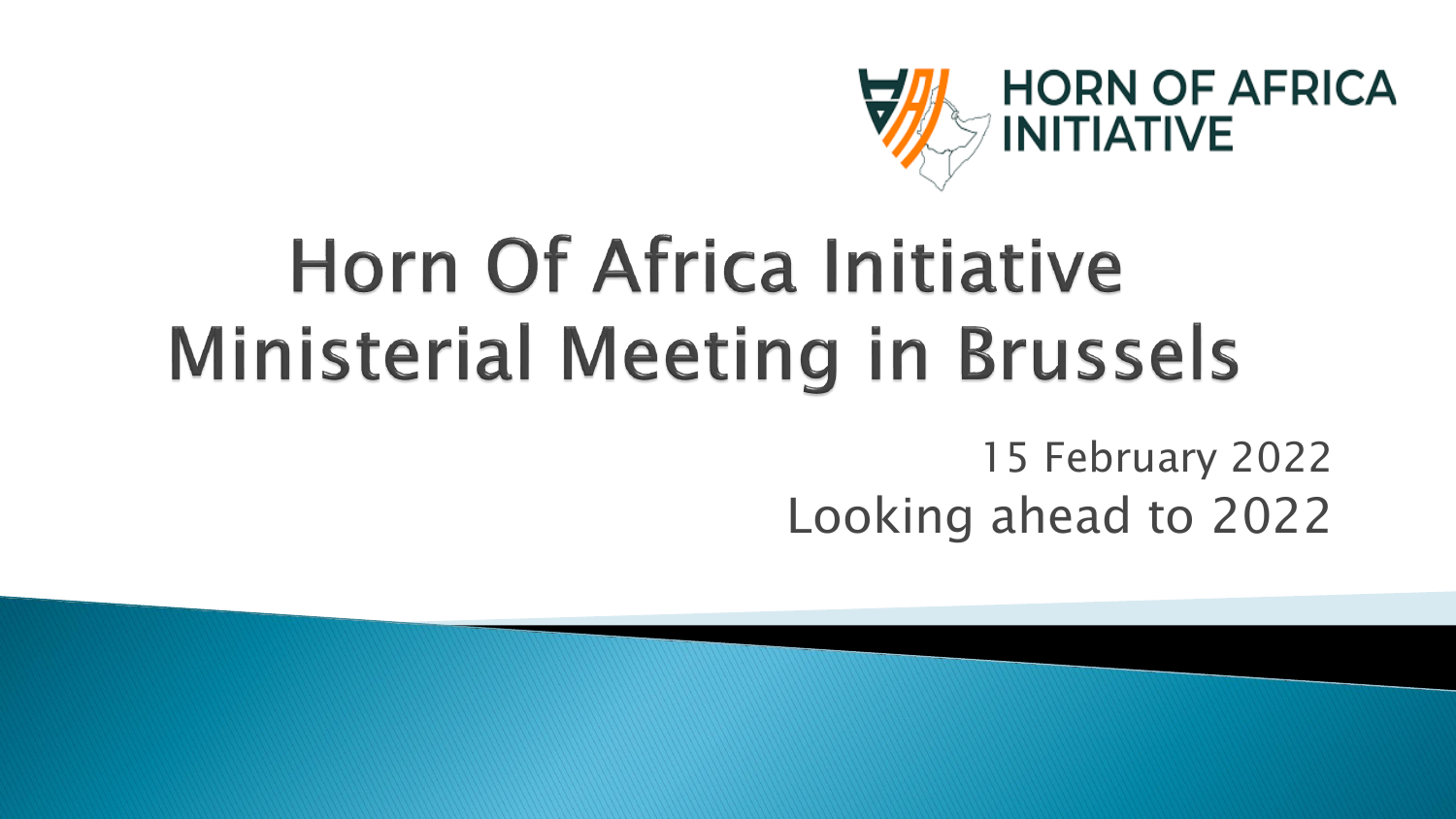## Coverage of this presentation

- 1. Overview of where we are
- 2. Progress in establishing the Secretariat in Nairobi
- 3. Main elements of the 2020 work-programme
- 4. Update on status of the Initiative and specific challenges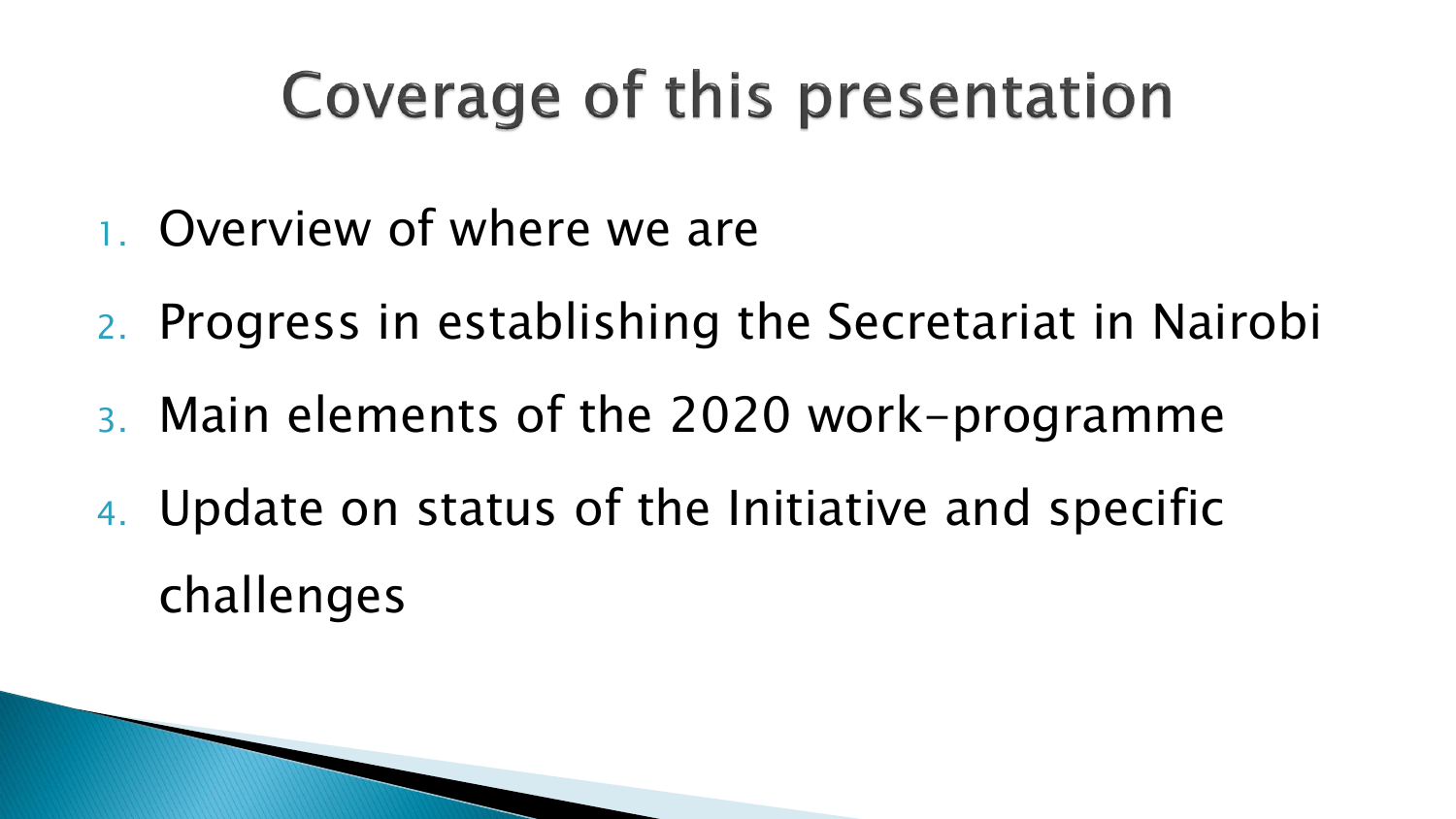#### The Initiative is being successfully sustained

- ▶ This is our eleventh quarterly Ministerial, the first co-chaired by the EU, reflecting the continued ownership and commitment of both HoA countries and our Development Partners.
- ▶ There has been notable progress, even though challenges and uncertainties should not be ignored. EU's announcement of intent to continue financial support of the Initiative much appreciated.
- $\triangleright$  Pleased to hear that all parties consider that the Initiative remains highly relevant, as it contributes to continued political and policy harmonization dialogue, promoting regional stability.
- Meeting today reflects the desire of all stakeholders to continue building on success, crowd-in additional support, and address challenges.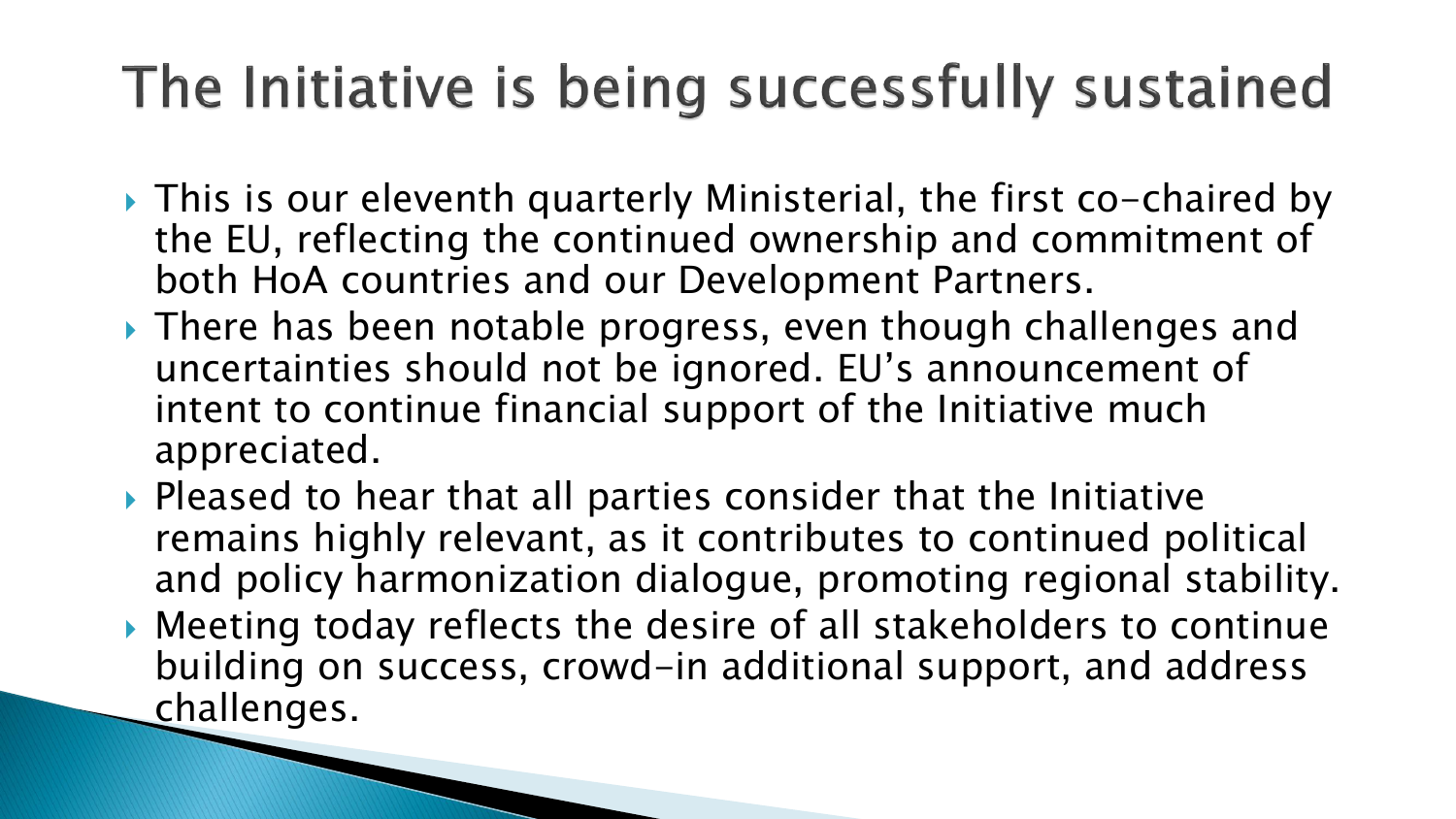### **Status**

- ▶ There has been progress on process issues hindering the implementation of the Initiative.
- ▶ About US\$4.5 billion of financing approved or to be approved by end 2022, with additional programmes/projects expected to be announced by the EU soon.
- ▶ The COVID-19 crisis is still limiting ability to hold face-to-face meetings, and affects implementation of the Initiative. We are closely monitoring the evolution of the new variant to minimize as much as possible it impact.
- ▶ Political instability remains a concern. The Initiative, which promotes greater regional collaboration and policy harmonisation, provides an instrument for mitigating this risk.
- Continued commitment by countries and their Ministers of Finance underscores the high relevance of the Initiative and of the benefits of economic integration.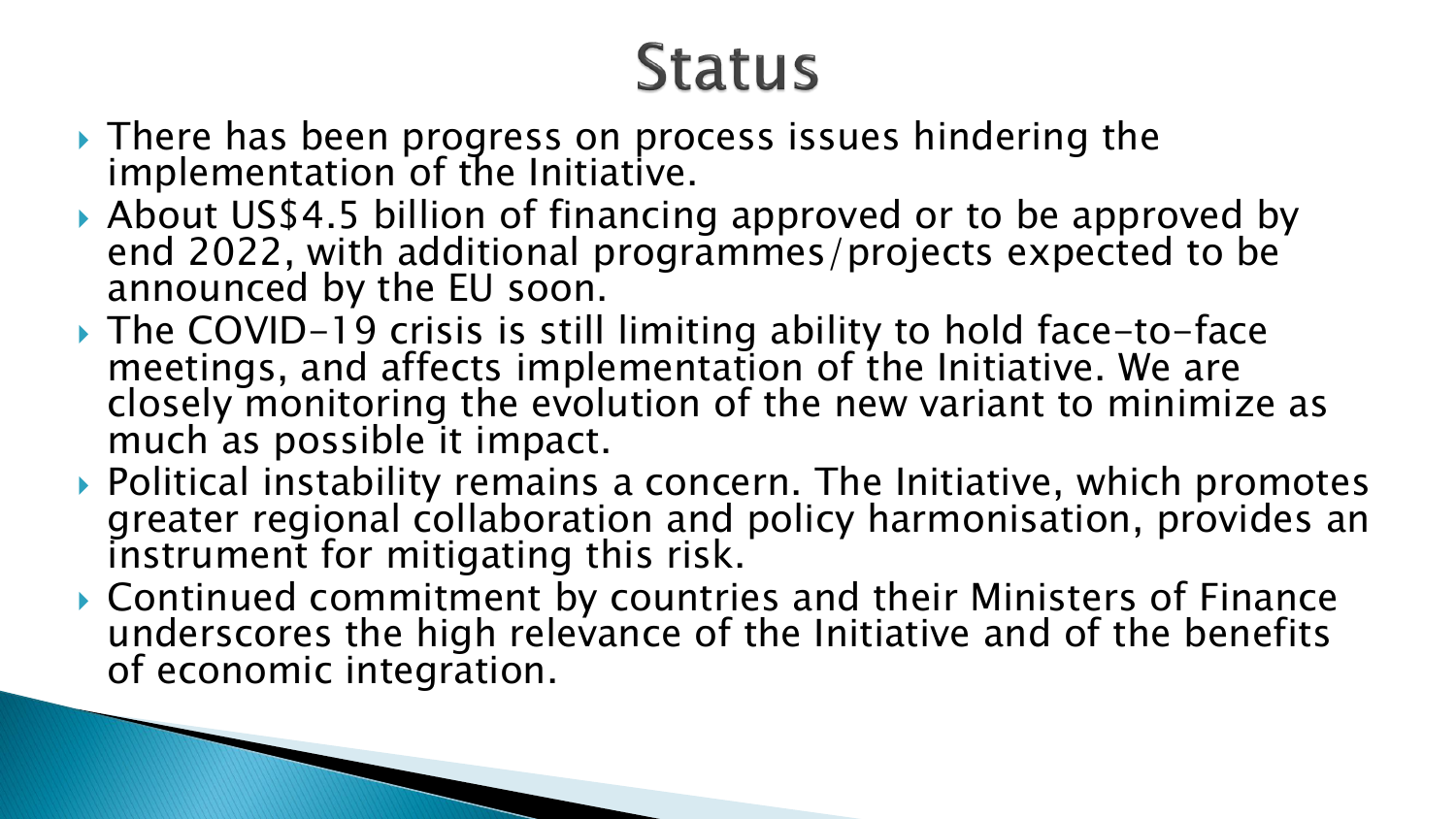# Secretariat in Nairobi Operational

- ▶ Smooth transition achieved with Djibouti. Continued work with HoA countries continuing uninterrupted.
- The core support team is already in place
- $\triangleright$  The support team will be completed in March under long-term (1-2 years) contracts to be signed once the fiduciary agency managing this aspect of support under the MDTF becomes operational.
- $\triangleright$  National advisers funded by AfDB are in place and it is hoped their contract may be renewed for a year. Request for a Trade adviser has also been submitted.
- ▶ Renovate office space and provided at the Treasury building.
- ▶ Mr. Badu Sora Katelo has been appointed as Head of Secretariat and is present today.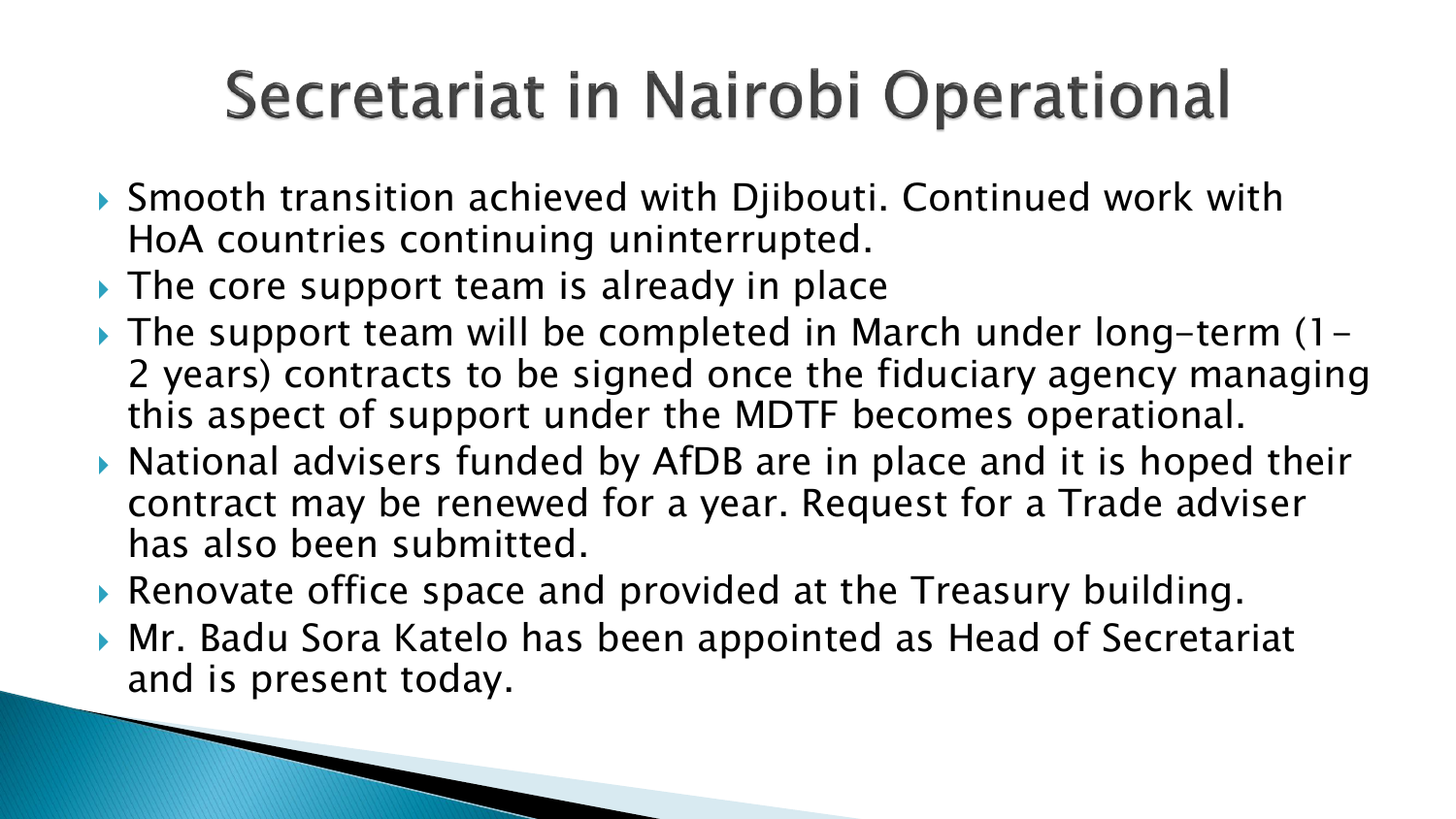### Key Elements of the Work Programme 2022

- ▶ Detailed document has been circulated (further comments welcome).
- Re-establishing and effective Secretariat, as mentioned.
- Setting-up more effective collaboration:
	- Continuation of quarterly Ministerial Meetings As before, next tentatively planned in April 2022 as side event to WB-IMF Spring Meetings.
	- Regular technical workshops with rolling schedule, focused in Digital Integration in the near-term.
	- Accelerate policy harmonisation.
- ▶ Looking ahead:
	- Crowd-in additional resources, including for project preparation and MDTF.
	- Undertaking a review of the programme underlying the Initiative by end-2022.

 Strengthen communication, including by regularly updating the HoAI website and increased use of social media.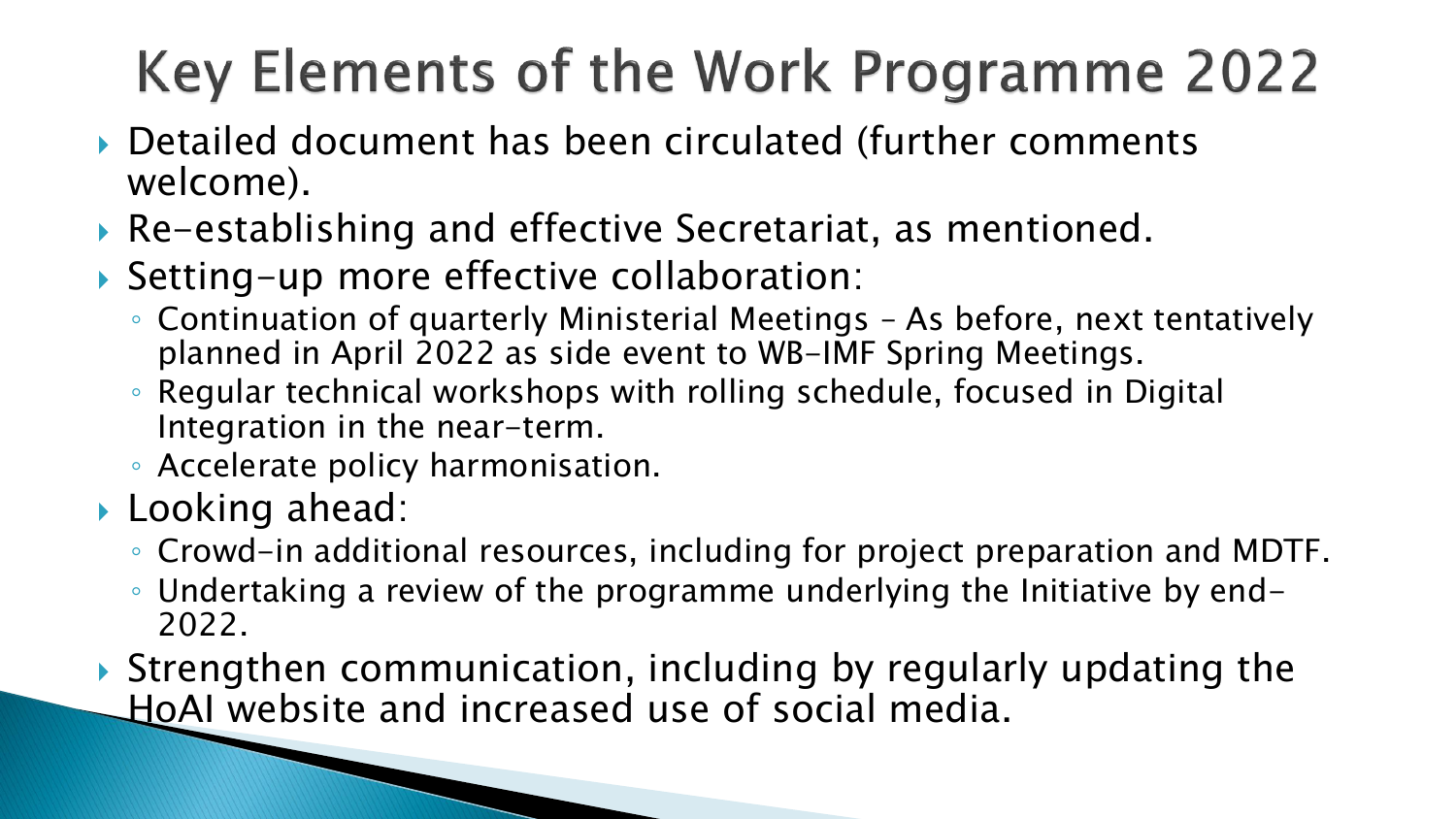#### **Horn of Africa Priorities**

- ▶ Funding: Financing gap of about US\$11 billion based on original programme should be progressively reduced. Proposed target: Mobilise at least US\$5 billion between 2022 and 2025.
- ▶ Strengthen Human Capital and Resilience pillars by moving ahead with formulation of investment operations, and continued targeting of borderlands.
- Accelerate and expand (e.g.; to energy and digital) policy dialogue and implementation of actions. Work on trade has already started at the HoA and national levels. Latter running behind schedule and initial timetable (action-plan and roadmap by mid-April 2022) likely to slip to end-May 2022.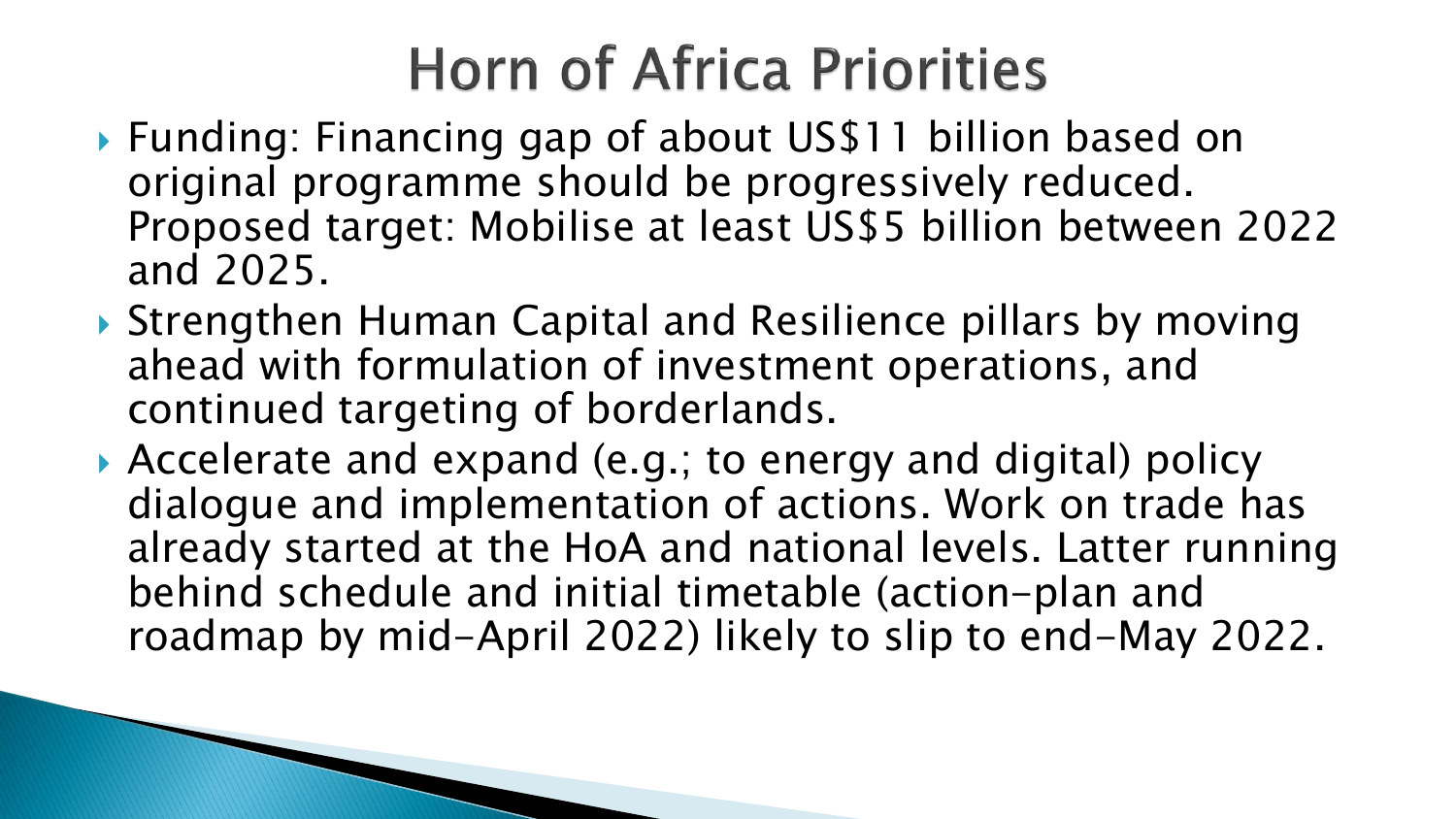# **Status of HoA priority projects**

- ▶ Project preparation and approval (AfDB+WB) has accelerated. Details provided in document circulated separately.
- ▶ Looking forward to specific projects being identified by the EU.
- Analytical work and technical assistance also accelerating.
- ▶ Pleased to note that implementation has started for projects approved earlier, with not issue noted so far.
- ▶ Our challenge is to develop regional operations that are innovative, responsive to our needs with shared implementation arrangements: This may require moving away from traditional country focused designs and a change in conceptual paradigm.